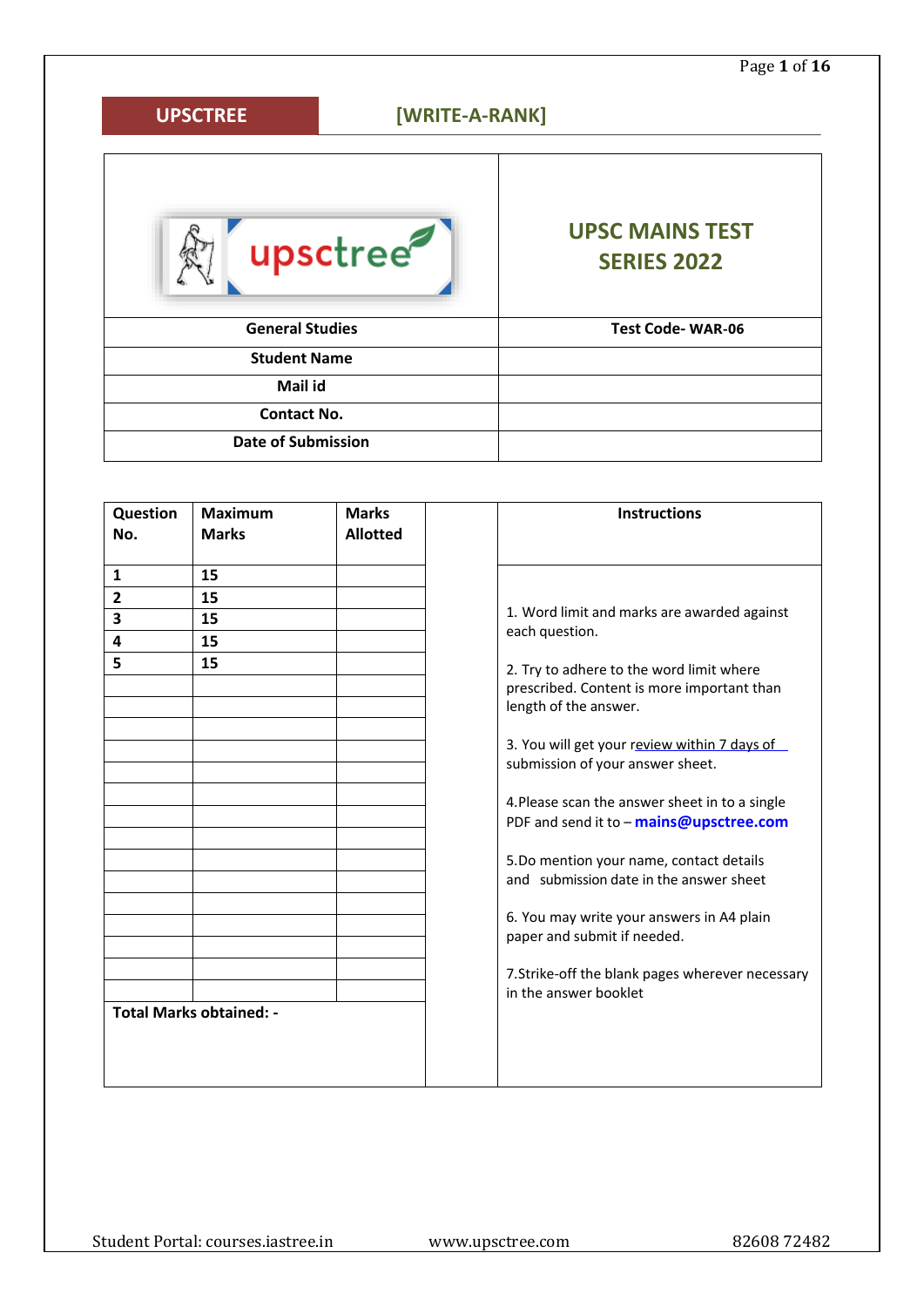### **UPSCTREE**

## **[UPSC MAINS TEST SERIES]**

#### **Time Allotted**

- **1) Each 10 marks/150 words question should be written within 6-7 Minutes.**
- **2) Each 15 marks/150 words question - should be written within 11-12 Minutes.**

| <b>Question</b><br>No. | <b>Questions</b>                                                                                                                      | <b>Words</b> | <b>Marks</b> | <b>Allotted</b><br><b>Time</b> |  |  |  |
|------------------------|---------------------------------------------------------------------------------------------------------------------------------------|--------------|--------------|--------------------------------|--|--|--|
| 1                      | Discuss the origin of Himalaya using plate tectonics<br>theory.                                                                       | 250          | 15           | $11-12$ mins                   |  |  |  |
| $\mathbf{2}$           | "The diversity of India is due to its unique physical<br>geography". Analyze.                                                         | 250          | 15           | $11-12$ mins                   |  |  |  |
| 3                      | Discuss the geographical characteristics of North-<br>East India and how it's impedes its economic<br>development.                    | 250          | 15           | $11 - 12$<br>mins              |  |  |  |
| 4                      | Major hot deserts in northern hemisphere are<br>located between 20-30 degree north and on the<br>western side of the continents. Why? | 250          | 15           | $11 - 12$<br>mins              |  |  |  |
| 5                      | Illustrate the major grassland of the world and their<br>importance to the regional economy with suitable<br>examples.                | 250          | 15           | $11 - 12$<br>mins              |  |  |  |

Write, SCAN and Send Your Answer Copy as a Single PDF (Use Microsoft Lens App in Android) to the below mail id: -

**[mains@upsctree.com](mailto:mains@upsctree.com)**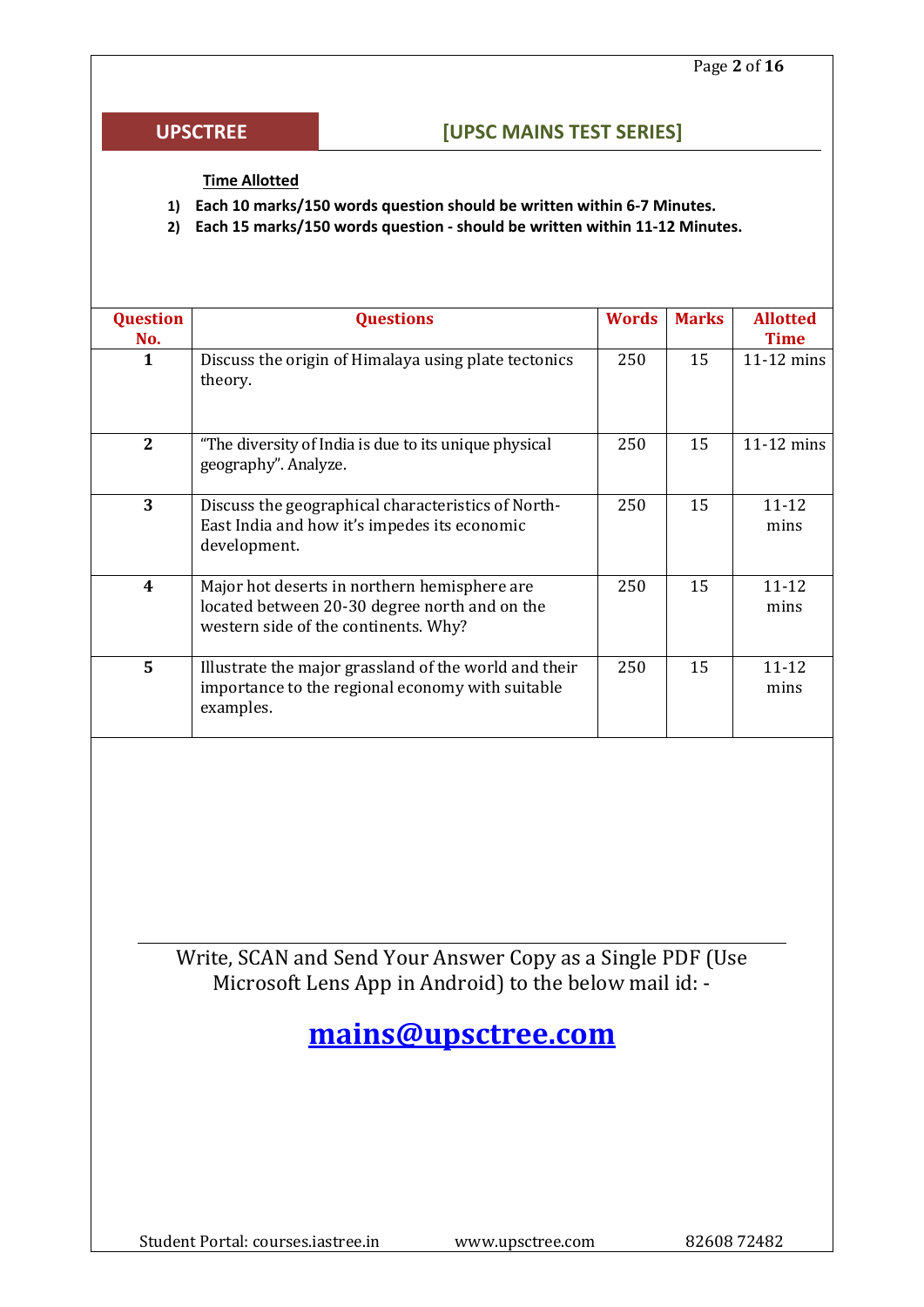# **UPSCTREE Answer Booklet**

**Q.1) Discuss the origin of Himalaya using plate tectonics theory. (Answer in 250 Words)** *15*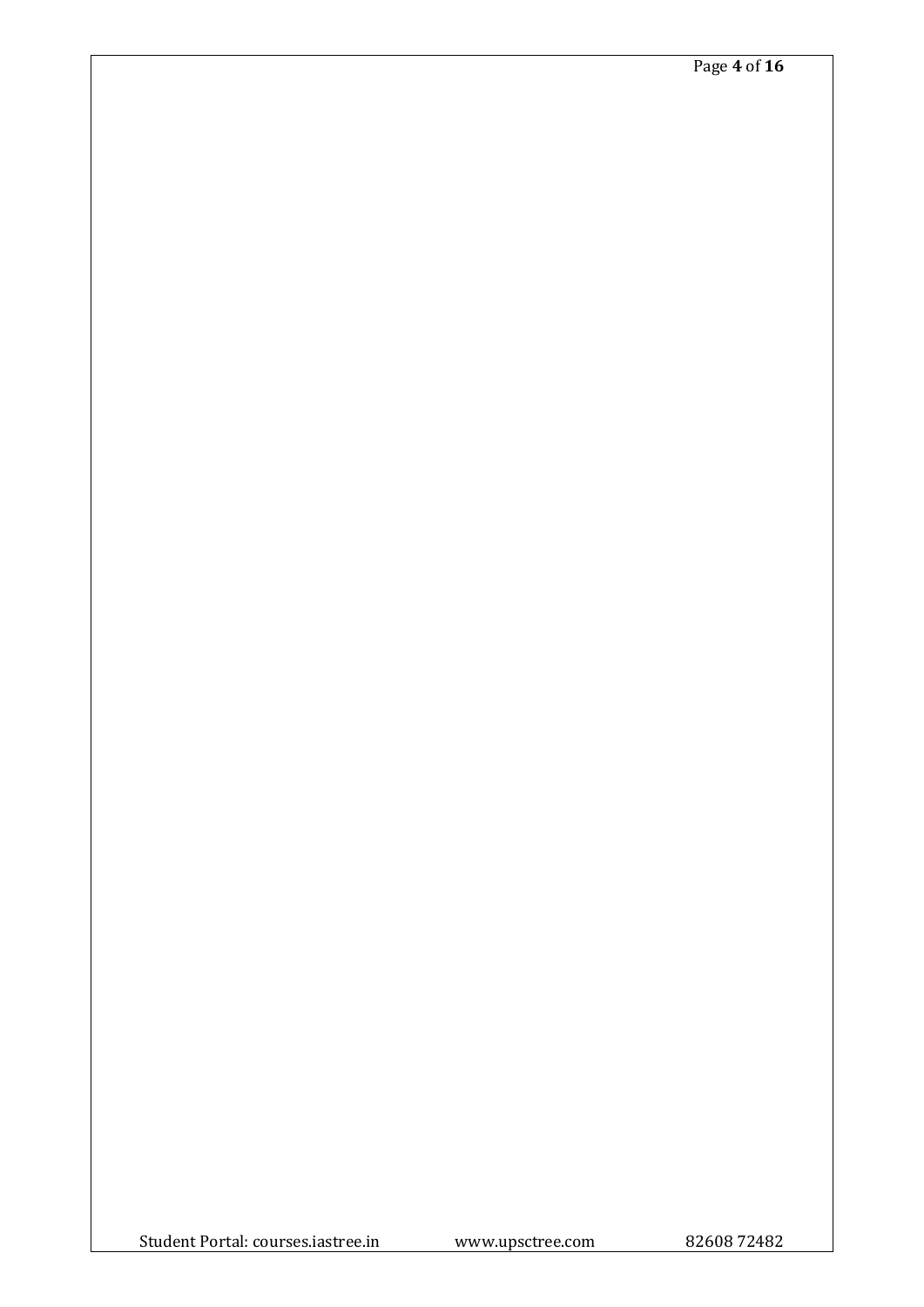**Q.2) "The diversity of India is due to its unique physical geography". Analyze. (Answer in 250 Words)** *15*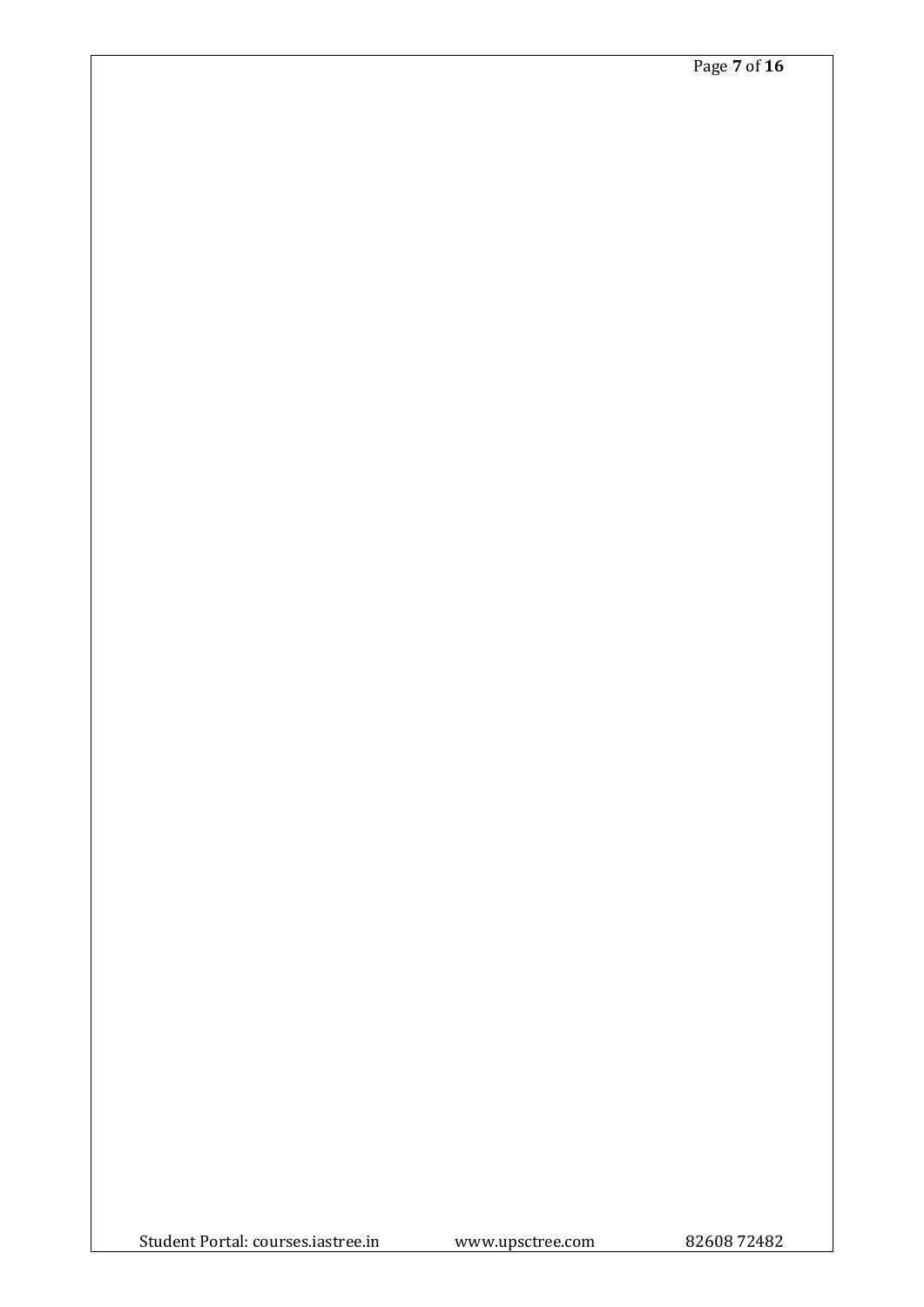**Q.3) Discuss the geographical characteristics of North-East India and how it's impedes its economic development. (Answer in 250 Words)** *15*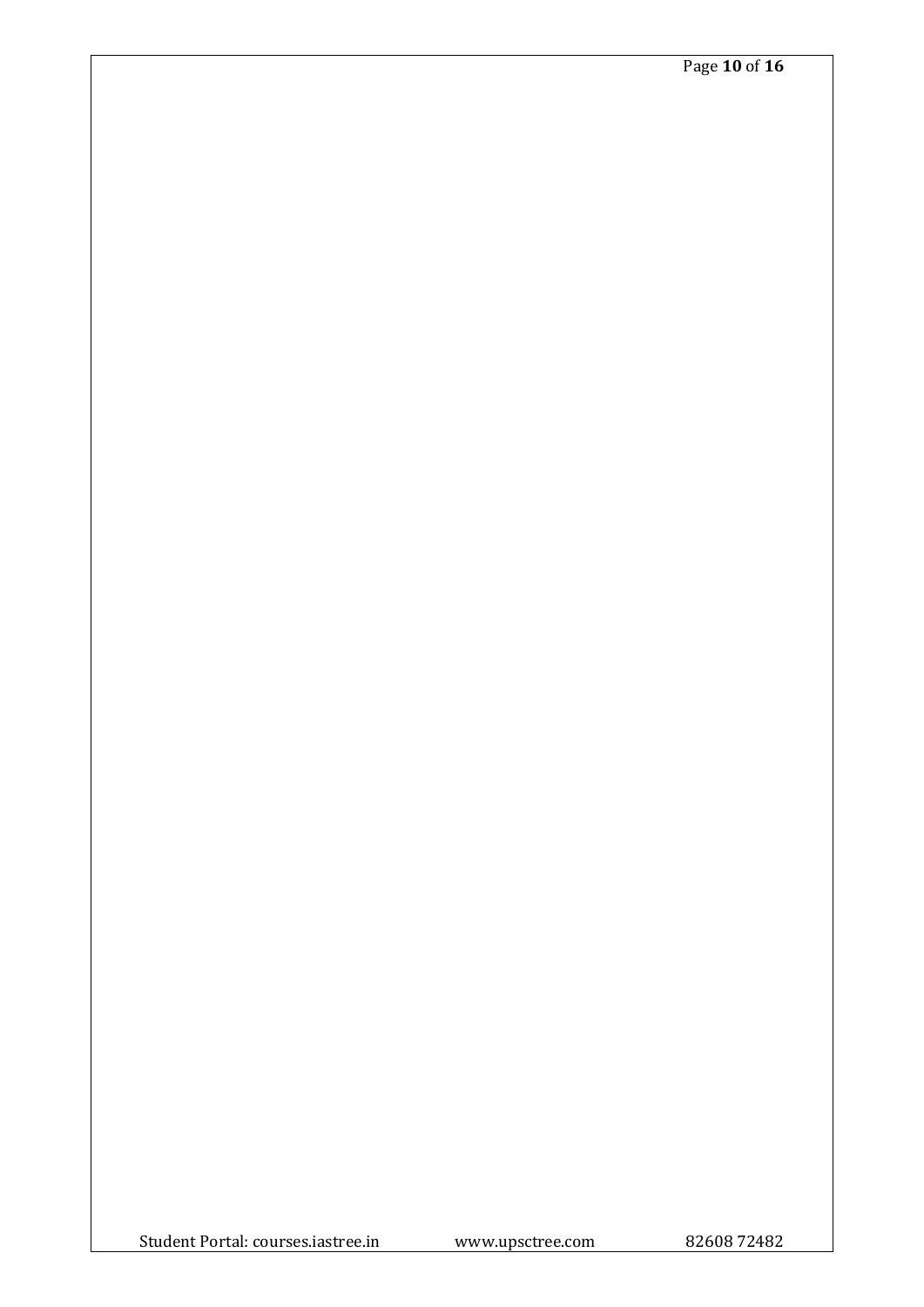**Q.4) Major hot deserts in northern hemisphere are located between 20-30 degree north and on the western side of the continents. Why? (Answer in 250 Words)** *15*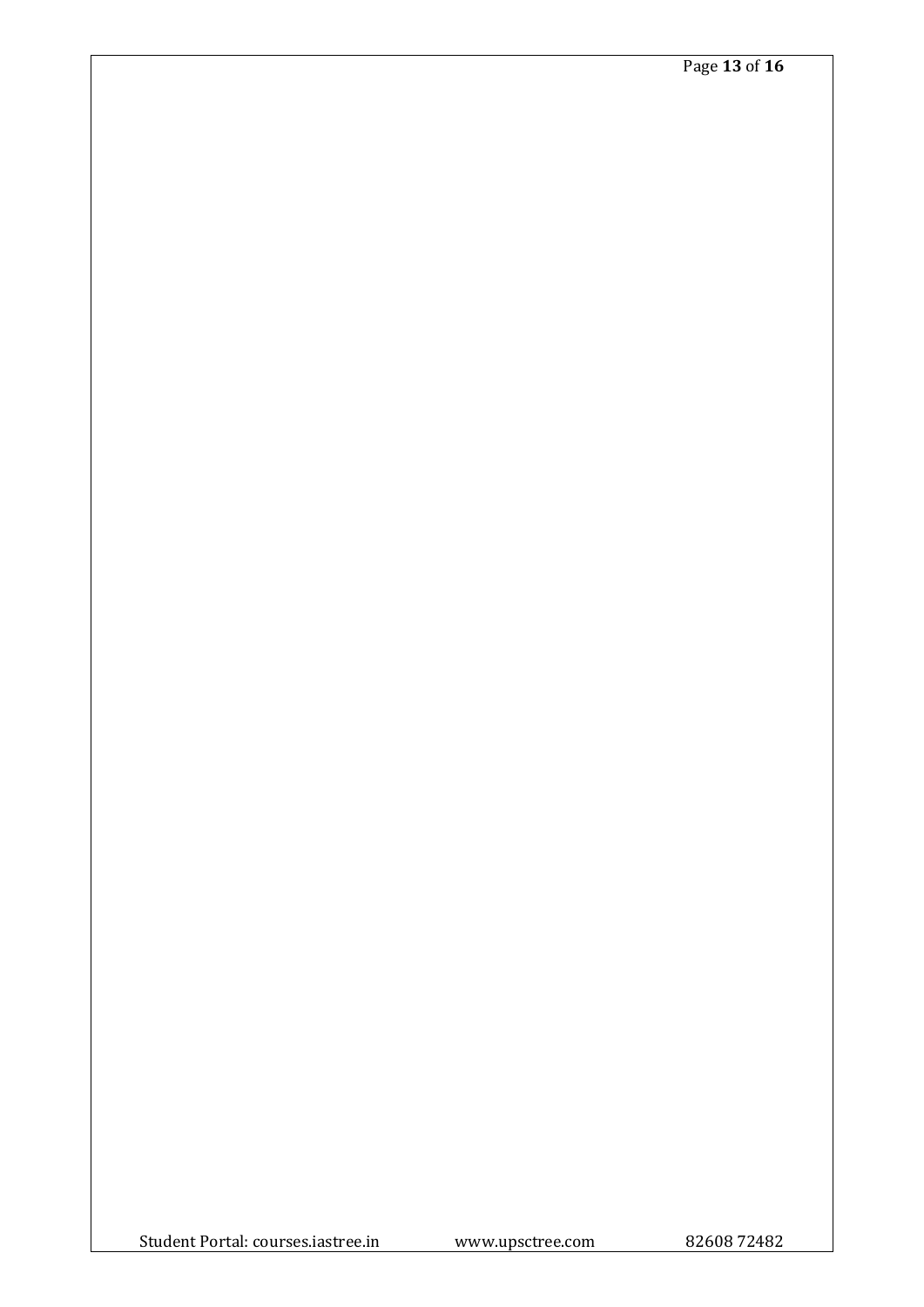### **Q.5) Illustrate the major grassland of the world and their importance to the regional economy with suitable examples. (Answer in 250 Words)** *15*